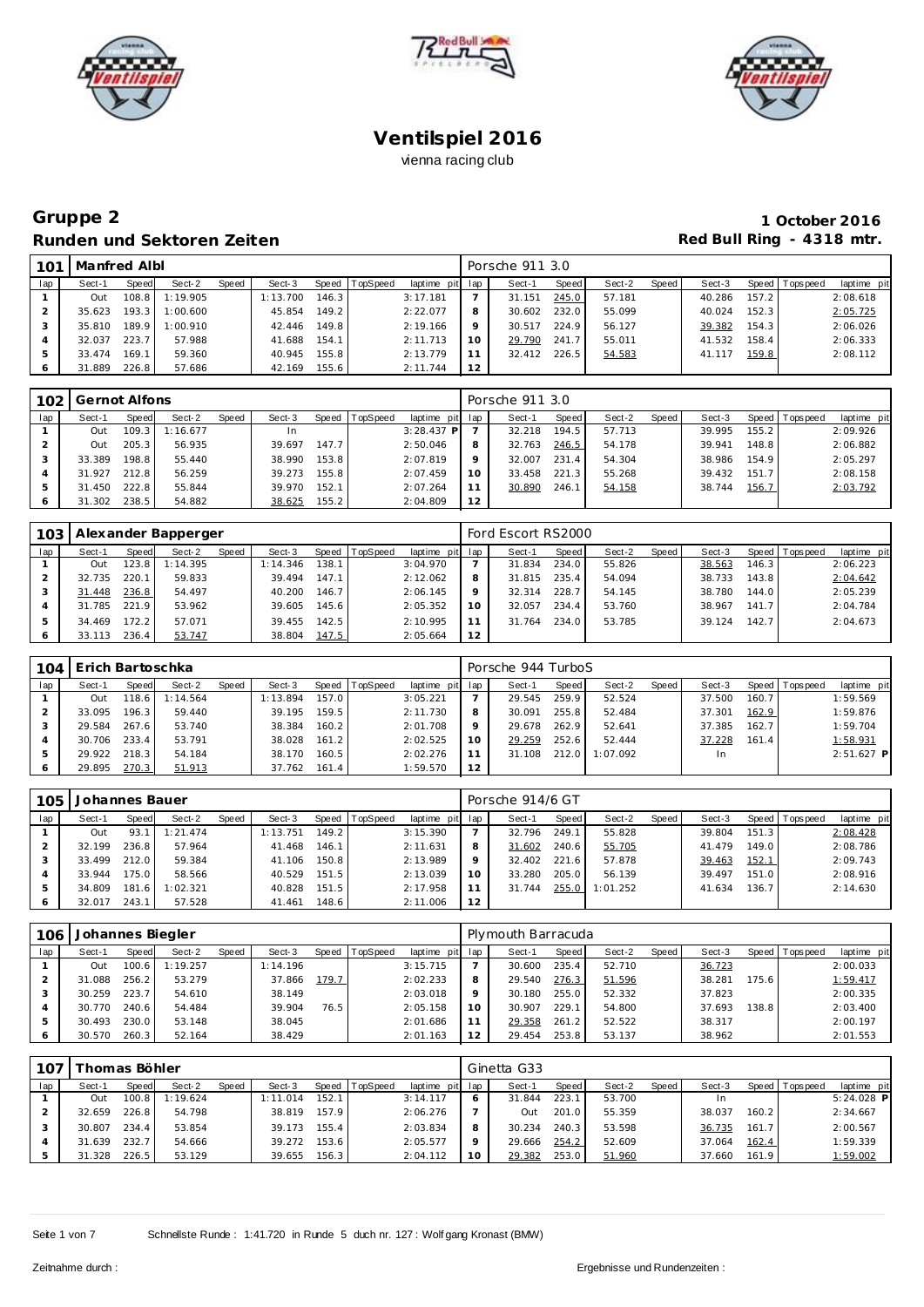





# **Gruppe 2 1 October 2016** Runden und Sektoren Zeiten **Runden und Sektoren Zeiten Red Bull Ring - 4318 mtr.**

| 108 | Roger Böhler |       |                  |       |              |       |                |                 |   | Porsche 944 Turbo Cup |         |        |         |        |       |                 |             |
|-----|--------------|-------|------------------|-------|--------------|-------|----------------|-----------------|---|-----------------------|---------|--------|---------|--------|-------|-----------------|-------------|
| lap | Sect-1       | Speed | Sect-2           | Speed | Sect-3       |       | Speed TopSpeed | laptime pit lap |   | Sect-1                | Speed I | Sect-2 | Speed I | Sect-3 |       | Speed Tops peed | laptime pit |
|     | Out          |       | $114.5$ 1:21.733 |       | :12.998      | 171.4 |                | 3:17.529        |   | 27.703                | 269.4   | 49.158 |         | 35.153 | 176.2 |                 | 1:52.014    |
|     | 29.037       | 240.3 | 51.649           |       | 35.412 174.2 |       |                | 1:56.098        |   | 30.012 187.9          |         | 52.727 |         | 35.535 | 172.2 |                 | 1:58.274    |
|     | 27.803       | 280.6 | 48.927           |       | 35.951       | 169.3 |                | 1:52.681        |   | 27.818                | 270.3   | 50.148 |         | 35.342 | 175.0 |                 | 1:53.308    |
|     | 27.820       | 267.6 | 49.220           |       | 36.226       | 169.8 |                | 1:53.266        | 8 |                       |         |        |         |        |       |                 |             |

| 109 |        |       | Christoph Eckhart |       |          |       |                |                 |     | Ford Escort RS2000 |       |        |       |        |       |                |             |
|-----|--------|-------|-------------------|-------|----------|-------|----------------|-----------------|-----|--------------------|-------|--------|-------|--------|-------|----------------|-------------|
| lap | Sect-1 | Speed | Sect-2            | Speed | Sect-3   |       | Speed TopSpeed | laptime pit lap |     | Sect-1             | Speed | Sect-2 | Speed | Sect-3 |       | Speed Topspeed | laptime pit |
|     | Out    | 20.8  | 1:15.046          |       | 1:13.665 | 147.9 |                | 3:06.251        |     | 31.128             | 249.1 | 53.081 |       | 39.049 | 150.4 |                | 2:03.258    |
|     | 32.199 | 255.0 | 53.332            |       | 37.795   | 149.0 |                | 2:03.326        | 8   | 31.313             | 265.4 | 53.978 |       | 37.637 | 155.6 |                | 2:02.928    |
|     | 31.545 | 257.4 | 52.765            |       | 37.680   | 154.3 |                | 2:01.990        |     | 31.170             | 262.4 | 53.434 |       | 38.524 | 153.6 |                | 2:03.128    |
|     | 30.605 | 262.0 | 53.052            |       | 38.416   | 151.3 |                | 2:02.073        | 1 O | 30.630             | 263.7 | 52.643 |       | 37.476 | 154.5 |                | 2:00.749    |
|     | 30.929 | 257.8 | 53.109            |       | 38.792   | 150.8 |                | 2:02.830        |     | 30.722             | 262.9 | 53.118 |       | 37.113 | 153.6 |                | 2:00.953    |
|     | 30.995 | 261.6 | 53.452            |       | 38.848   | 151.3 |                | 2:03.295        |     | 30.781             | 255.8 | 53.528 |       | 38.389 | 149.4 |                | 2:02.698    |

| 110 | Helmut Gähr |       |          |       |          |       |                |                 |    | Ford Escort RS2000 |              |          |       |        |       |                 |             |
|-----|-------------|-------|----------|-------|----------|-------|----------------|-----------------|----|--------------------|--------------|----------|-------|--------|-------|-----------------|-------------|
| lap | Sect-1      | Speed | Sect-2   | Speed | Sect-3   |       | Speed TopSpeed | laptime pit lap |    | Sect-1             | <b>Speed</b> | Sect-2   | Speed | Sect-3 |       | Speed Tops peed | laptime pit |
|     | Out         | 129.7 | 1:10.024 |       | 1:16.259 | 136.7 |                | 3:05.466        |    | 33.873             | 228.         | 1:00.078 |       | 42.341 | 146.7 |                 | 2:16.292    |
|     | 35.839      | 191.0 | 1:04.642 |       | 41.942   | 145.4 |                | 2:22.423        | 8  | 33.160             | 229.1        | 56.309   |       | 43.426 | 143.6 |                 | 2:12.895    |
|     | 33.945      | 210.1 | 59.705   |       | 40.884   | 148.6 |                | 2:14.534        |    | 34.103             | 224.6        | 1:00.273 |       | 39.958 | 149.2 |                 | 2:14.334    |
|     | 33.390      | 207.9 | 1:00.487 |       | 41.376   | 146.9 |                | 2:15.253        | 10 | 32.436             | 243.1        | 59.258   |       | 39.592 | 146.9 |                 | 2:11.286    |
| 5   | 36.132      | 171.6 | 58.594   |       | 39.756   | 149.8 |                | 2:14.482        | 11 | 33.030             | 224.6        | 58.288   |       | 41.898 | 143.0 |                 | 2:13.216    |
|     | 32.629      | 230.7 | 55.736   |       | 40.049   | 148.8 |                | 2:08.414        | 12 |                    |              |          |       |        |       |                 |             |

|     |        |       | Hanspeter Genshofer |       |          |       |                 |             |     | Porsche 914/6 |       |        |       |        |         |           |             |
|-----|--------|-------|---------------------|-------|----------|-------|-----------------|-------------|-----|---------------|-------|--------|-------|--------|---------|-----------|-------------|
| lap | Sect-1 | Speed | Sect-2              | Speed | Sect-3   | Speed | <b>TopSpeed</b> | laptime pit | lap | Sect-1        | Speed | Sect-2 | Speed | Sect-3 | Speed T | Tops peed | laptime pit |
|     | Out    | 104.0 | 1:19.541            |       | 1:10.778 | 152.8 |                 | 3:14.953    |     | 31.083        | 242.8 | 52.998 |       | 38.509 | 154.5   |           | 2:02.590    |
|     | 31.250 | 228.4 | 55.337              |       | 39.325   | 153.6 |                 | 2:05.912    |     | 30.644        | 250.3 | 53.965 |       | 38.347 | 151.0   |           | 2:02.956    |
|     | 31.234 | 256.2 | 53.477              |       | 38.857   | 155.4 |                 | 2:03.568    |     | 31.238        | 238.5 | 53.765 |       | 38.205 | 153.6   |           | 2:03.208    |
|     | 31.599 | 256.6 | 53.882              |       | 39.868   | 151.5 |                 | 2:05.349    |     | 30.560        | 252.6 | 54.408 |       | 38.244 | 154.1   |           | 2:03.212    |
|     | 31.768 | 252.2 | 53.219              |       | 38.792   | 153.4 |                 | 2:03.779    |     | 30.499        | 246.8 | 54.987 |       | 39.073 | 152.1   |           | 2:04.559    |
|     | 30.885 | 246.5 | 53.575              |       | 39.737   | 154.1 |                 | 2:04.197    | 12  | 30.966        | 241.3 | 53.426 |       | 39.091 | 115.1   |           | 2:03.483    |

| 112 |        |       | Georg Gimmenez |       |          |       |                  |                 |    | Alfa Romeo Sprint |       |        |       |        |       |                |             |
|-----|--------|-------|----------------|-------|----------|-------|------------------|-----------------|----|-------------------|-------|--------|-------|--------|-------|----------------|-------------|
| lap | Sect-1 | Speed | Sect-2         | Speed | Sect-3   |       | Speed   TopSpeed | laptime pit lap |    | Sect-1            | Speed | Sect-2 | Speed | Sect-3 |       | Speed Topspeed | laptime pit |
|     | Out    | 109   | 1:19.812       |       | 1:13.737 | 147.7 |                  | 3:16.303        |    | 30.600            | 255.4 | 54.847 |       | 39.835 | 154.3 |                | 2:05.282    |
|     | 32.547 | 242.4 | 55.845         |       | 38.836   | 156.1 |                  | 2:07.228        |    | 31.049            | 256.2 | 52.284 |       | 39.703 | 155.6 |                | 2:03.036    |
|     | 31.113 | 252.6 | 53.117         |       | 38.864   | 155.4 |                  | 2:03.094        |    | 31.139            | 253.0 | 52.636 |       | 38.637 | 155.8 |                | 2:02.412    |
|     | 31.109 | 252.6 | 54.343         |       | 39.339   | 156.1 |                  | 2:04.791        | 10 | 31.420            | 253.8 | 53.363 |       | 38.276 | 156.5 |                | 2:03.059    |
|     | 33.879 | 190.1 | 54.410         |       | 38.611   | 155.4 |                  | 2:06.900        |    | 30.870            | 254.2 | 52.773 |       | 38.360 | 157.2 |                | 2:02.003    |
|     | 31.287 | 249.9 | 52.842         |       | 38.231   | 156.5 |                  | 2:02.360        |    | 30.693            | 252.2 | 53.894 |       | 38.222 | 156.3 |                | 2:02.809    |

| 113 | Matthias Grass |       |          |       |          |       |          |                 |         | Ford Escort MK2 RS |       |        |       |        |       |                 |              |
|-----|----------------|-------|----------|-------|----------|-------|----------|-----------------|---------|--------------------|-------|--------|-------|--------|-------|-----------------|--------------|
| lap | Sect-1         | Speed | Sect-2   | Speed | Sect-3   | Speed | TopSpeed | laptime pit lap |         | Sect-1             | Speed | Sect-2 | Speed | Sect-3 |       | Speed Tops peed | laptime pit  |
|     | Out            | 99.4  | 1:17.289 |       | 1:16.311 | 156.7 |          | 3:13.242        |         | 30.478             | 241.0 | 53.419 |       | 38.477 | 160.0 |                 | 2:02.374     |
|     | 31.631         | 239.9 | 52.299   |       | 39.191   | 160.5 |          | 2:03.121        |         | 29.901             | 232.0 | 52.337 |       | 36.497 | 162.7 |                 | 1:58.735     |
|     | 29.937         | 263.3 | 52.371   |       | 36.730   | 163.9 |          | 1:59.038        | 8       | 30.038             | 234.7 | 58.590 |       | 37.626 | 162.7 |                 | 2:06.254     |
|     | 30.290         | 268.1 | 51.404   |       | 36.466   | 162.9 |          | 1:58.160        | $\circ$ | 30.129             | 241.0 | 53.452 |       | 36.745 | 159.3 |                 | 2:00.326     |
|     | 32.150         | 223.7 | 53.271   |       | 36.791   | 163.6 |          | 2:02.212        | 10      | 30.949             | 209.0 | 58.131 |       | In     |       |                 | $2:23.045$ P |

| 114 | Axel Hagemann |       |          |       |          |       |                  |                 |    | BMW M1 Procar |       |        |       |        |       |                |             |
|-----|---------------|-------|----------|-------|----------|-------|------------------|-----------------|----|---------------|-------|--------|-------|--------|-------|----------------|-------------|
| lap | Sect-1        | Speed | Sect-2   | Speed | Sect-3   |       | Speed   TopSpeed | laptime pit lap |    | Sect-1        | Speed | Sect-2 | Speed | Sect-3 |       | Speed Topspeed | laptime pit |
|     | Out           | 120.  | 1:17.000 |       | 1:17.400 | 141.4 |                  | 3:16.191        |    | 28.483        | 257.8 | 49.327 |       | 34.732 | 178.2 |                | 1:52.542    |
|     | 35.017        | 209.8 | 1:04.530 |       | 45.942   | 169.5 |                  | 2:25.489        |    | 27.861        | 269.9 | 49.274 |       | 37.415 | 176.2 |                | 1:54.550    |
|     | 30.691        | 236.4 | 55.616   |       | 40.568   | 173.4 |                  | 2:06.875        |    | 29.028        | 292.2 | 49.320 |       | 36.218 | 179.7 |                | 1:54.566    |
|     | 29.412 243.9  |       | 53.866   |       | 38.307   | 173.4 |                  | 2:01.585        | 10 | 26.479        | 285.0 | 51.227 |       | 37.697 | 183.1 |                | 1:55.403    |
|     | 34.825        | 163.3 | 55.759   |       | 38.870   | 182.7 |                  | 2:09.454        |    | 29.481        | 270.3 | 53.795 |       | 36.509 | 178.5 |                | 1:59.785    |
|     | 26.944        | 255.4 | 50.104   |       | 39.188   | 175.3 |                  | 1:56.236        | 12 | 27.142        | 281.1 | 49.315 |       | 37.146 | 127.5 |                | 1:53.603    |

|     | 115   Martin Hartmann<br>Speed<br>Sect-3<br>Speed TopSpeed<br>Speed<br>Sect-1<br>Sect-2 |  |                |  |          |       |  |                 |  | Opel Manta A |       |        |       |        |       |                       |             |
|-----|-----------------------------------------------------------------------------------------|--|----------------|--|----------|-------|--|-----------------|--|--------------|-------|--------|-------|--------|-------|-----------------------|-------------|
| lap |                                                                                         |  |                |  |          |       |  | laptime pit lap |  | Sect-1       | Speed | Sect-2 | Speed |        |       | Sect-3 Speed Topspeed | laptime pit |
|     | Out                                                                                     |  | 113.7 1:21.007 |  | 1:10.865 | 155.8 |  | 3:14.724        |  | 32.947 218.0 |       | 54.316 |       | 38.817 | 151.7 |                       | 2:06.080    |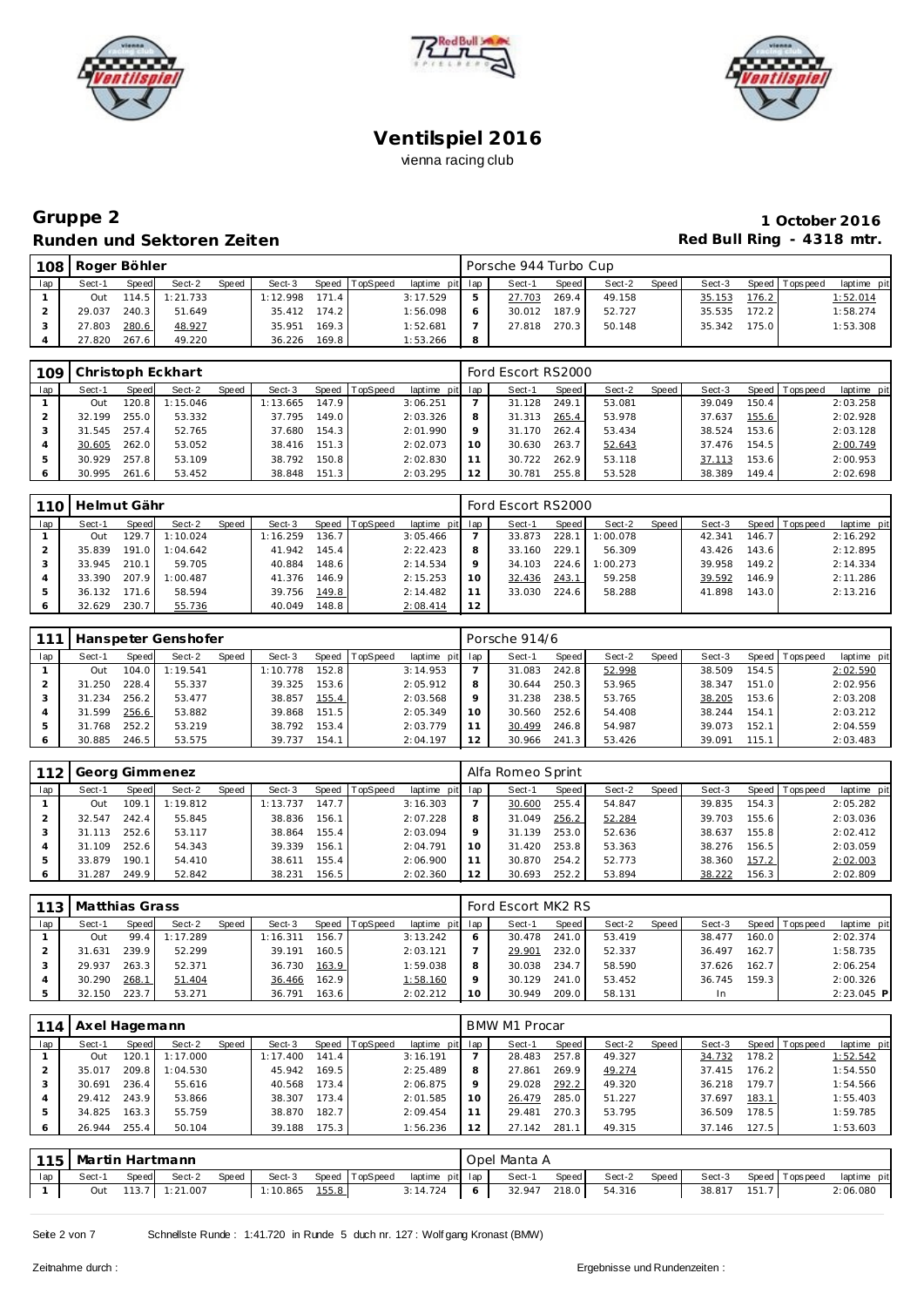





# **Gruppe 2 1 October 2016**

### **Runden und Sektoren Zeiten Red Bull Ring - 4318 mtr.**

| 239.9<br>.811       | 54.511 | 146.5<br>40.246 | 2:06.568 |         | 248.0<br>31.045 | 59.099 | 150.6<br>39.094 | 2:09.238 |
|---------------------|--------|-----------------|----------|---------|-----------------|--------|-----------------|----------|
| 262.0<br>30.880     | 54.590 | 151.3<br>39.160 | 2:04.630 | 8       | 258.2<br>31.416 | 54.851 | 150.8<br>38.491 | 2:04.758 |
| $257.4$  <br>32.421 | 54.831 | 130.9<br>42.481 | 2:09.733 | $\circ$ | 258.2<br>30.745 | 55.320 | 148.8<br>39.219 | 2:05.284 |
| 251.1<br>31.955     | 55.265 | 149.6<br>38.716 | 2:05.936 |         | 245.0<br>30.494 | 54.379 | 152.5<br>38.405 | 2:03.278 |

| 116 | Johannes Huber |       |          |       |          |       |          |                 |         | Argo Buick IMSA |       |        |       |        |       |                 |             |
|-----|----------------|-------|----------|-------|----------|-------|----------|-----------------|---------|-----------------|-------|--------|-------|--------|-------|-----------------|-------------|
| lap | Sect-1         | Speed | Sect-2   | Speed | Sect-3   | Speed | TopSpeed | laptime pit lap |         | Sect-1          | Speed | Sect-2 | Speed | Sect-3 |       | Speed Tops peed | laptime pit |
|     | Out            | 114.5 | 1:21.242 |       | 1:10.073 | 173.9 |          | 3:14.390        | 8       | 27.974          | 226.8 | 48.042 |       | 33.227 | 178.2 |                 | 1:49.243    |
|     | 28.044         | 252.6 | 49.393   |       | 33.629   | 175.0 |          | 1:51.066        | $\circ$ | 26.841          | 232.7 | 47.679 |       | 32.351 | 180.3 |                 | 1:46.871    |
|     | 26.943         | 280.1 | 47.459   |       | 33.330   | 175.6 |          | 1:47.732        | 10      | 26.643          | 256.6 | 47.730 |       | 32.699 | 181.8 |                 | 1:47.072    |
|     | 26.753         | 287.6 | 46.564   |       | 32.137   | 189.5 |          | 1:45.454        |         | 27.337          | 246.8 | 47.199 |       | 32.894 | 184.9 |                 | 1:47.430    |
| .5  | 26.951         | 253.8 | 48.748   |       | 33.323   | 185.6 |          | 1:49.022        | 12      | 26.779          | 283.0 | 46.997 |       | 31.878 | 181.2 |                 | 1:45.654    |
| 6   | 31.749         | 159.3 | 49.554   |       | 32.992   | 190.5 |          | 1:54.295        | ا 3     | 26.672          | 265.0 | 46.269 |       | 31.820 | 187.5 |                 | 1:44.761    |
|     | 26.972 237.8   |       | 48.711   |       | 33.375   | 179.1 |          | 1:49.058        | 14      |                 |       |        |       |        |       |                 |             |

| 117 | Manfred Huemer                                                    |  |  |  |  |  |                 | $\sim$<br>orsche<br>and the control of the con- |       |        |       |        |                    |             |
|-----|-------------------------------------------------------------------|--|--|--|--|--|-----------------|-------------------------------------------------|-------|--------|-------|--------|--------------------|-------------|
| lap | Sect-3<br>Speed<br>TopSpeed<br>Sect-1<br>Speed<br>Speed<br>Sect-2 |  |  |  |  |  | laptime pit lap | Sect-1                                          | Speed | Sect-2 | Speed | Sect-3 | Speed<br>Fops peed | laptime pit |

| 118 | Sigi Innauer |       |          |       |          |       |          |                 |         | Porsche 935 DP2 |       |        |       |        |       |                |             |
|-----|--------------|-------|----------|-------|----------|-------|----------|-----------------|---------|-----------------|-------|--------|-------|--------|-------|----------------|-------------|
| lap | Sect-1       | Speed | Sect-2   | Speed | Sect-3   | Speed | TopSpeed | laptime pit lap |         | Sect-1          | Speed | Sect-2 | Speed | Sect-3 |       | Speed Topspeed | laptime pit |
|     | Out          | 139.2 | 1:22.464 |       | 1:17.598 | 174.8 |          | 3:20.666        | 8       | 26.434          | 269.9 | 47.677 |       | 33.541 | 182.1 |                | 1:47.652    |
|     | 28.476       | 235.7 | 49.705   |       | 33.411   | 188.8 |          | 1:51.592        | $\circ$ | 26.447          | 298.1 | 47.457 |       | 32.327 | 193.5 |                | 1:46.231    |
|     | 26.399       | 274.0 | 47.757   |       | 34.235   | 183.7 |          | 1:48.391        | 10      | 26.019          | 274.9 | 46.402 |       | 33.777 | 186.2 |                | 1:46.198    |
|     | 26.977       | 289.1 | 47.643   |       | 33.282   | 189.5 |          | 1:47.902        |         | 26.272          | 277.2 | 48.000 |       | 33.579 | 185.9 |                | 1:47.851    |
| 5   | 26.722       | 247.2 | 52.419   |       | 32.727   | 186.2 |          | 1:51.868        | 12      | 26.364          | 283.0 | 47.482 |       | 32.163 | 189.5 |                | 1:46.009    |
| 6   | 31.021       | 180.4 | 49.255   |       | 34.278   | 189.1 |          | 1:54.554        | 13      | 25.929          | 279.1 | 45.682 |       | 31.800 | 189.1 |                | 1:43.411    |
|     | 25.882       | 269.4 | 46.560   |       | 33.171   | 191.5 |          | 1:45.613        | 14      |                 |       |        |       |        |       |                |             |

|     | 119 Ottokar Jakobs                                             |  |  |  |  |  |  |  |                 | . 011<br>Porsche |       |        |        |        |                    |             |
|-----|----------------------------------------------------------------|--|--|--|--|--|--|--|-----------------|------------------|-------|--------|--------|--------|--------------------|-------------|
| lap | Speed TopSpeed<br>Sect-3<br>Sect-1<br>Speed<br>Sect-2<br>Speed |  |  |  |  |  |  |  | laptime pit lap | Sect-            | Speed | Sect-2 | Speed, | Sect-3 | Speed<br>Tops peed | laptime pit |

|     | 120 Kurt Jordan |       |          |       |          |           |                 |                 |    | Porsche 914/6 GT |       |          |         |        |       |                |             |
|-----|-----------------|-------|----------|-------|----------|-----------|-----------------|-----------------|----|------------------|-------|----------|---------|--------|-------|----------------|-------------|
| lap | Sect-1          | Speed | Sect-2   | Speed | Sect-3   | Speed   T | <b>TopSpeed</b> | laptime pit lap |    | Sect-1           | Speed | Sect-2   | Speed I | Sect-3 |       | Speed Topspeed | laptime pit |
|     | Out             | 135.6 | 1:09.842 |       | 1:15.977 | 145.4     |                 | 3:04.485        |    | 32.684           | 216.8 | 1:00.858 |         | 41.271 | 156.7 |                | 2:14.813    |
|     | 34.654          | 203.7 | 59.871   |       | 42.353   | 153.4     |                 | 2:16.878        |    | 33.395           | 214.8 | 57.219   |         | 41.251 | 156.3 |                | 2:11.865    |
|     | 33.660          | 194.7 | 59.741   |       | 42.090   | 154.5     |                 | 2:15.491        |    | 33.497           | 187.7 | 1:00.227 |         | 41.766 | 152.3 |                | 2:15.490    |
|     | 33.568          | 202.7 | 1:00.801 |       | 41.473   | 154.5     |                 | 2:15.842        | 10 | 33.525           | 217.4 | 57.333   |         | 41.575 | 154.5 |                | 2:12.433    |
|     | 33.087          | 189.2 | 58.909   |       | 43.002   | 157.7     |                 | 2:14.998        |    | 32.635           | 226.2 | 58.519   |         | 42.337 | 152.3 |                | 2:13.491    |
|     | 32.499          | 233.7 | 57.151   |       | 40.915   | 157.7     |                 | 2:10.565        | 12 |                  |       |          |         |        |       |                |             |

| 122 | Dominik Karner |       |          |       |          |       |                 |                 |    | VW Käfer |       |        |       |        |       |                |             |
|-----|----------------|-------|----------|-------|----------|-------|-----------------|-----------------|----|----------|-------|--------|-------|--------|-------|----------------|-------------|
| lap | Sect-1         | Speed | Sect-2   | Speed | Sect-3   | Speed | <b>TopSpeed</b> | laptime pit lap |    | Sect-1   | Speed | Sect-2 | Speed | Sect-3 |       | Speed Topspeed | laptime pit |
|     | Out            | 25.9  | 1:09.165 |       | 1:17.674 | 143.2 |                 | 3:05.530        |    | 31.080   | 229.4 | 54.284 |       | 36.765 | 156.3 |                | 2:02.129    |
|     | 33.435         | 187.5 | 1:00.566 |       | 40.883   | 157.2 |                 | 2:14.884        |    | 30.446   | 246.5 | 51.337 |       | 36.819 | 156.3 |                | 1:58.602    |
|     | 32.237         | 213.4 | 55.683   |       | 40.780   | 141.9 |                 | 2:08.700        |    | 30.543   | 252.6 | 50.645 |       | 36.723 | 153.8 |                | 1:57.911    |
|     | 32.291         | 207.4 | 55.587   |       | 37.390   | 154.9 |                 | 2:05.268        | 10 | 30.686   | 239.6 | 50.705 |       | 36.507 | 156.5 |                | 1:57.898    |
|     | 33.363         | 181.8 | 55.493   |       | 40.254   | 153.8 |                 | 2:09.110        |    | 31.454   | 234.7 | 51.113 |       | 38.462 | 156.1 |                | 2:01.029    |
|     | 30.783         | 250.3 | 55.487   |       | 40.658   | 157.0 |                 | 2:06.928        | 12 |          |       |        |       |        |       |                |             |

| 123 |        |       | Philipp Kennewell |       |          |       |                |                 |         | <b>BMW 2002</b> |       |        |       |        |       |            |              |
|-----|--------|-------|-------------------|-------|----------|-------|----------------|-----------------|---------|-----------------|-------|--------|-------|--------|-------|------------|--------------|
| lap | Sect-1 | Speed | Sect-2            | Speed | Sect-3   |       | Speed TopSpeed | laptime pit lap |         | Sect-1          | Speed | Sect-2 | Speed | Sect-3 | Speed | T ops peed | laptime pit  |
|     | Out    | 125.5 | 1:09.772          |       | 1:17.918 | 150.6 |                | 3:05.990        | 6       | 31.388          | 225.3 | 56.910 |       | 39.604 | 162.4 |            | 2:07.902     |
|     | 33.123 | 179.4 | 1:00.295          |       | 41.413   | 161.0 |                | 2:14.831        |         | 31.126          | 210.9 | 56.503 |       | 39.427 | 160.7 |            | 2:07.056     |
|     | 31.871 | 194.0 | 58.585            |       | 41.666   | 162.2 |                | 2:12.122        | 8       | 31.343          | 194.9 | 56.927 |       | 38.931 | 163.6 |            | 2:07.201     |
|     | 31.259 | 191.9 | 59.975            |       | 42.486   | 160.7 |                | 2:13.720        | $\circ$ | 30.807          | 229.1 | 56.224 |       | 40.468 | 159.8 |            | 2:07.499     |
|     | 33.194 | 166.0 | 56.733            |       | 38.922   | 161.4 |                | 2:08.849        | 10      | 30.700          | 231.0 | 55.407 |       | In     |       |            | $2:26.263$ P |

|     | 124   Christian Kerbler |       |                |       |          |         |                |                 |   | Caterham Super Seven |       |        |       |        |       |                |             |
|-----|-------------------------|-------|----------------|-------|----------|---------|----------------|-----------------|---|----------------------|-------|--------|-------|--------|-------|----------------|-------------|
| lap | Sect-1                  | Speed | Sect-2         | Speed | Sect-3   |         | Speed TopSpeed | laptime pit lap |   | Sect-1               | Speed | Sect-2 | Speed | Sect-3 |       | Speed Topspeed | laptime pit |
|     | Out                     |       | 106.6 1:18.585 |       | 1:12.952 | $168.5$ |                | 3:11.484        |   | 26.755 281.1         |       | 47.886 |       | 33.891 | 187.8 |                | 1:48.532    |
|     | 29.648 248.4            |       | 49.361         |       | 34.311   | 184.6   |                | 1:53.320        |   | 26.575 274.9         |       | 47.153 |       | 33.683 | 186.5 |                | 1:47.411    |
|     | 26.961                  | 265.0 | 49.773         |       | 34.877   | 185.9   |                | 1:51.611        | 9 | 27.246 263.3         |       | 48.646 |       | 33.680 | 180.0 |                | 1:49.572    |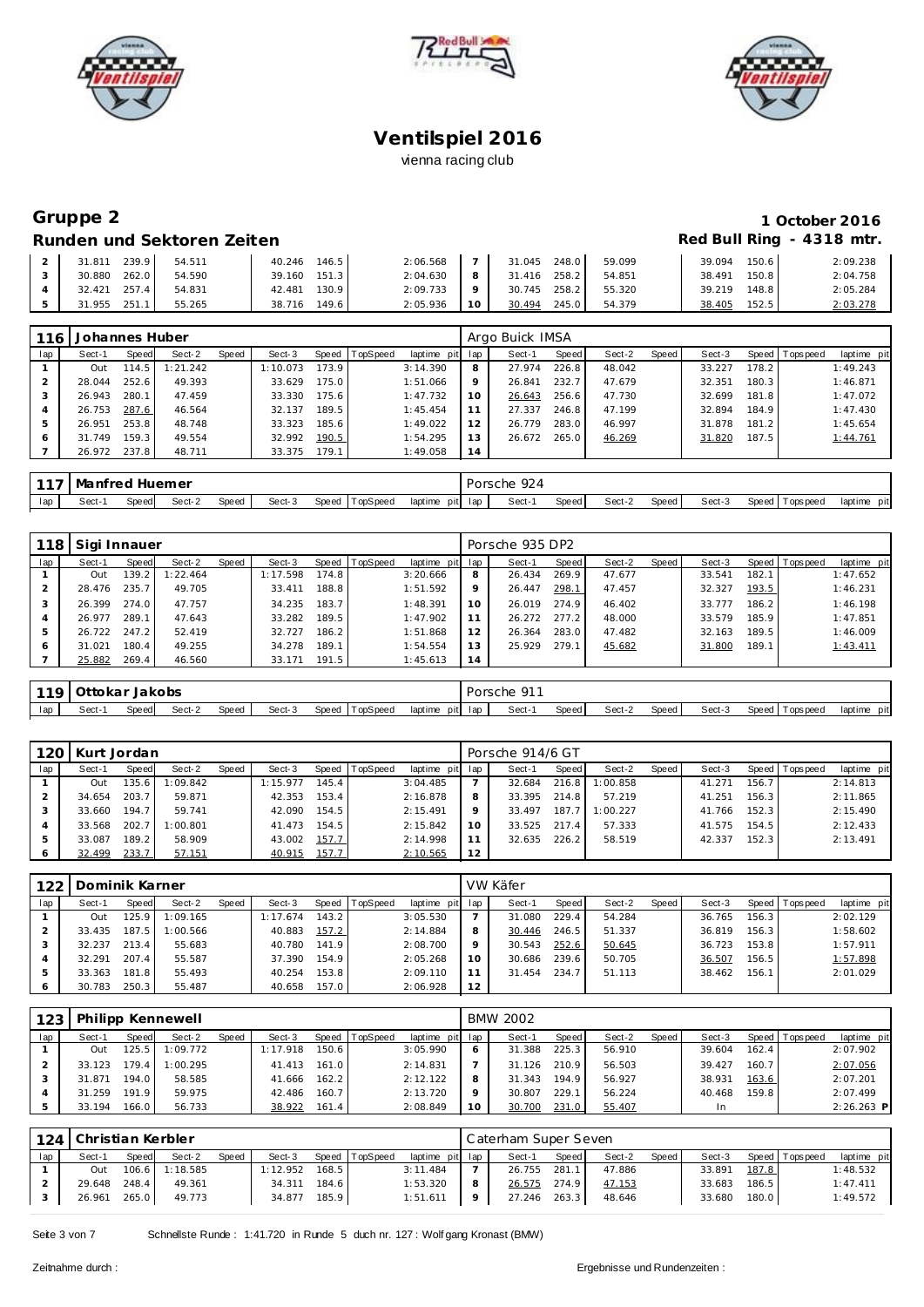





### **Gruppe 2** 1 October 2016<br>Runden und Sektoren Zeiten einer aus der anterentieren Einer der aus der Red Bull Ring - 4318 mtr. **Runden und Sektoren Zeiten**

| <u>KUNGEN UNU JEKIULEH ZENEN</u>                                                           |        |              |               |                            |        |                 |              |
|--------------------------------------------------------------------------------------------|--------|--------------|---------------|----------------------------|--------|-----------------|--------------|
| $\begin{array}{ c c c c c c c c c } \hline 4 & 26.694 & 271.2 & 47.774 \hline \end{array}$ |        | 32.939 182.4 |               | $1:47.407$ 10 27.182 255.0 | 48.507 | 33.382<br>184.0 | 1:49.071     |
| 26.967 284.0                                                                               | 48.820 | 33.577 184.6 | $1:49.364$ 11 | 26.826 275.3 47.204        |        | 182.7<br>33.798 | 1:47.828     |
| 30.010 173.3                                                                               | 50.540 | 35.207 184.6 | $1:55.757$ 12 | 27.741 269.0               | 48.407 | In.             | $2:03.834$ P |

| 125 | l Franz Kerzner |       |               |       |          |       |                |                 | Ford Escort |       |        |       |        |       |                   |             |
|-----|-----------------|-------|---------------|-------|----------|-------|----------------|-----------------|-------------|-------|--------|-------|--------|-------|-------------------|-------------|
| lap | Sect-1          | Speed | Sect-2        | Speed | Sect-3   |       | Speed TopSpeed | laptime pit lap | Sect-1      | Speed | Sect-2 | Speed | Sect-3 |       | Speed   Tops peed | laptime pit |
|     | Out             |       | 93.2 1:18.017 |       | : 13.660 | 158.1 |                | 3:10.674        | 31.112      | 209.0 | 55.502 |       | 38.143 | 160.5 |                   | 2:04.757    |
|     | 34.228          | 210.4 | 57.049        |       | 39.061   | 157.7 |                | 2:10.338        |             |       |        |       |        |       |                   |             |

| 126 |        |       | Michael Krammer |       |          |       |                |                 |    | Fiat Abarth Rally 131 |       |        |       |        |       |                |             |
|-----|--------|-------|-----------------|-------|----------|-------|----------------|-----------------|----|-----------------------|-------|--------|-------|--------|-------|----------------|-------------|
| lap | Sect-1 | Speed | Sect-2          | Speed | Sect-3   |       | Speed TopSpeed | laptime pit lap |    | Sect-1                | Speed | Sect-2 | Speed | Sect-3 |       | Speed Topspeed | laptime pit |
|     | Out    | 105.1 | 1:17.922        |       | 1:13.513 | 140.1 |                | 3:12.838        |    | 33.816                | 236.1 | 54.221 |       | 38.068 | 151.7 |                | 2:06.105    |
|     | 33.073 | 215.1 | 56.266          |       | 46.466   | 136.0 |                | 2:15.805        | 8  | 31.259                | 236.1 | 56.146 |       | 38.443 | 150.2 |                | 2:05.848    |
|     | 32.569 | 225.9 | 54.904          |       | 38.521   | 151.0 |                | 2:05.994        |    | 31.775                | 231.7 | 55.868 |       | 38.568 | 148.1 |                | 2:06.211    |
|     | 31.414 | 230.4 | 54.205          |       | 38.635   | 151.0 |                | 2:04.254        |    | 31.574                | 238.5 | 53.983 |       | 38.440 | 150.4 |                | 2:03.997    |
|     | 31.447 | 224.9 | 55.622          |       | 39.400   | 152.5 |                | 2:06.469        |    | 31.614                | 233.7 | 53.844 |       | 41.799 | 138.3 |                | 2:07.257    |
|     | 31.427 | 232.7 | 54.353          |       | 41.239   | 141.7 |                | 2:07.019        | 12 |                       |       |        |       |        |       |                |             |

| 127 |        |       | Wolfgang Kronast |       |          |       |          |                 |    | <b>BMW 2002</b> |       |          |       |        |       |                 |              |
|-----|--------|-------|------------------|-------|----------|-------|----------|-----------------|----|-----------------|-------|----------|-------|--------|-------|-----------------|--------------|
| lap | Sect-1 | Speed | Sect-2           | Speed | Sect-3   | Speed | TopSpeed | laptime pit lap |    | Sect-1          | Speed | Sect-2   | Speed | Sect-3 |       | Speed Tops peed | laptime pit  |
|     | Out    | 167.0 | 1:03.637         |       | 1:10.801 | 181.2 |          | 2:51.484        | 6  | 27.437          | 182.4 | 49.126   |       | 34.168 | 196.7 |                 | 1:50.731     |
|     | 27.290 | 242.1 | 49.871           |       | 36.165   | 190.1 |          | 1:53.326        |    | 25.560          | 305.4 | 46.111   |       | 31.754 | 194.6 |                 | 1:43.425     |
|     | 25.770 | 298.1 | 45.359           |       | 33.656   | 194.9 |          | 1:44.785        | 8  | 24.997          | 320.5 | 45.205   |       | 32.597 | 194.6 |                 | 1:42.799     |
|     | 25.756 | 293.3 | 46.023           |       | 32.558   | 197.8 |          | 1:44.337        | o  | 25.570          | 245.0 | 1:12.788 |       | In     |       |                 | $2:53.908$ P |
|     | 24.826 | 325.0 | 44.916           |       | 31.978   | 194.6 |          | 1:41.720        | 10 |                 |       |          |       |        |       |                 |              |

|     | 128   Markus Lipp |       |          |              |          |       |                |                 | Alfa Romeo Alfetta GT2 |       |        |       |        |         |                 |              |  |
|-----|-------------------|-------|----------|--------------|----------|-------|----------------|-----------------|------------------------|-------|--------|-------|--------|---------|-----------------|--------------|--|
| lap | Sect-1            | Speed | Sect-2   | <b>Speed</b> | Sect-3   |       | Speed TopSpeed | laptime pit lap | Sect-1                 | Speed | Sect-2 | Speed | Sect-3 |         | Speed Tops peed | laptime pit  |  |
|     | Out               | 115.6 | 1:20.803 |              | 1:10.699 | 156.3 |                | 3:14.226        | Out                    | 243.5 | 54.890 |       | 36.723 | 155.4 l |                 | 8:20.969     |  |
|     | 30.861            | 251.8 | 54.825   |              | 36.514   | 156.5 |                | 2:02.200        | 31.164                 | 255.0 | 53.986 |       |        |         |                 | $2:14.404$ P |  |
|     | 34.985            | 253.0 | 54.573   |              | In       |       |                | $2:18.980$ P    |                        |       |        |       |        |         |                 |              |  |

| 129 | Alfred Loibl |         |          |       |          |       |                |                 |    | Porsche 911 |       |        |       |        |       |                 |             |
|-----|--------------|---------|----------|-------|----------|-------|----------------|-----------------|----|-------------|-------|--------|-------|--------|-------|-----------------|-------------|
| lap | Sect-1       | Speed   | Sect-2   | Speed | Sect-3   |       | Speed TopSpeed | laptime pit lap |    | Sect-1      | Speed | Sect-2 | Speed | Sect-3 |       | Speed Tops peed | laptime pit |
|     | Out          | 128.9 L | 1:11.165 |       | 1:16.138 | 143.8 |                | 3:04.597        |    | 31.284      | 254.6 | 55.595 |       | 40.223 | 145.9 |                 | 2:07.102    |
|     | 32.851       | 233.4   | 59.140   |       | 41.466   | 148.8 |                | 2:13.457        | 8  | 33.150      | 253.4 | 56.560 |       | 39.641 | 145.2 |                 | 2:09.351    |
|     | 33.270       | 253.8   | 57.476   |       | 40.633   | 148.8 |                | 2:11.379        | 9  | 32.285      | 245.7 | 55.109 |       | 39.307 | 150.8 |                 | 2:06.701    |
|     | 32.994       | 215.1   | 1:00.697 |       | 41.578   | 147.9 |                | 2:15.269        | 10 | 31.446      | 253.4 | 59.705 |       | 40.654 | 142.5 |                 | 2:11.805    |
|     | 34.471       | 172.7   | 59.295   |       | 42.142   | 148.4 |                | 2:15.908        | 11 | 32.362      | 257.0 | 57.813 |       | 40.477 | 118.8 |                 | 2:10.652    |
|     | 32.146       | 230.4   | 55.937   |       | 39.153   | 151.3 |                | 2:07.236        | 12 |             |       |        |       |        |       |                 |             |

| 130 |             |       | Stefan Mahlknecht |       |        |       |          |                 |    | Lotus Super Seven |         |        |       |        |       |                |              |
|-----|-------------|-------|-------------------|-------|--------|-------|----------|-----------------|----|-------------------|---------|--------|-------|--------|-------|----------------|--------------|
| lap | Sect-1      | Speed | Sect-2            | Speed | Sect-3 | Speed | TopSpeed | laptime pit lap |    | Sect-1            | Speed I | Sect-2 | Speed | Sect-3 |       | Speed Topspeed | laptime pit  |
|     | Out         | 272.6 | 49.653            |       | 34.397 | 178.2 |          | 1:51.908        |    | 27.319            | 288.6   | 49.439 |       | 33.562 | 175.3 |                | 1:50.320     |
|     | 26.750      | 292.7 | 50.168            |       | 34.687 | 180.3 |          | 1:51.605        | 8  | 30.929            | 207.1   | 52.913 |       | In     |       |                | $2:15.840$ P |
|     | 26.895      | 293.8 | 48.350            |       | 34.021 | 177.3 |          | 1:49.266        |    | Out               | 281.6   | 47.879 |       | 33.808 | 178.8 |                | 2:23.195     |
|     | 28.613      | 205.8 | 50.403            |       | 33.537 | 178.2 |          | 1:52.553        | 10 | 26.838            | 300.3   | 48.129 |       | 33.804 | 174.8 |                | 1:48.771     |
|     | 27.004      | 293.8 | 51.632            |       | 37.709 | 154.3 |          | 1:56.345        |    | 28.153            | 241.0   | 52.244 |       | 38.360 | 128.6 |                | 1:58.757     |
|     | .481<br>-31 | 216.0 | 52.049            |       | 34.599 | 173.9 |          | 1:58.129        | 12 |                   |         |        |       |        |       |                |              |

|        |       | Waldemar Mahlknecht |       |          |       |                |     |             |       |        |       |        |       |                 |
|--------|-------|---------------------|-------|----------|-------|----------------|-----|-------------|-------|--------|-------|--------|-------|-----------------|
| Sect-1 | Speed | Sect-2              | Speed | Sect-3   |       |                | lap | Sect-1      | Speed | Sect-2 | Speed | Sect-3 |       | laptime pit     |
| Out    | 26.9  | 1:17.488            |       | 1:13.552 | 168.0 | 3:10.103       | 8   | 27.328      | 294.9 | 48.098 |       | 33.005 | 174.8 | 1:48.431        |
| 29.619 | 278.2 | 47.652              |       | 35.276   | 175.0 | 1:52.547       | 9   | 27.683      | 293.8 | 47.132 |       | 34.983 | 172.8 | 1:49.798        |
| 27.559 | 286.0 | 48.075              |       | 32.586   | 182.4 | 1:48.220       | 10  | 28.402      | 290.6 | 46.967 |       | 32.698 | 178.5 | 1:48.067        |
| 28.272 | 290.1 | 46.746              |       | 32.697   | 179.4 | 1:47.715       | 11  | 27.733      | 291.2 | 47.739 |       | 34.328 | 175.6 | 1:49.800        |
| 26.755 | 302.6 | 47.281              |       | 32.924   | 180.3 | 1:46.960       | 12  | 27.528      | 290.1 | 47.522 |       | 33.926 | 179.1 | 1:48.976        |
| 30.866 | 72.7  | 51.152              |       | 33.074   | 179.1 | 1:55.092       | 13  | 28.299      | 295.9 | 47.178 |       | 32.809 | 177.0 | 1:48.286        |
| 27.473 | 286.0 | 46.903              |       | 33.405   | 176.2 | 1:47.781       | 14  |             |       |        |       |        |       |                 |
|        |       |                     |       |          |       | Speed TopSpeed |     | laptime pit |       |        |       |        |       | Speed Tops peed |

|     |     | 132   Markus Mair<br>Speed TopSpeed<br>Speed<br>Sect-3<br>Sect-1<br>Sect-2<br>Speed |                |  |          |       |  |                 |  | Alfa Romeo GT Junior |       |        |       |        |       |                 |             |
|-----|-----|-------------------------------------------------------------------------------------|----------------|--|----------|-------|--|-----------------|--|----------------------|-------|--------|-------|--------|-------|-----------------|-------------|
| lap |     |                                                                                     |                |  |          |       |  | laptime pit lap |  | Sect-1               | Speed | Sect-2 | Speed | Sect-3 |       | Speed Tops peed | laptime pit |
|     | Out |                                                                                     | 132.0 1:21.523 |  | 1:11.439 | 155.8 |  | 3:15.418        |  | 30.258               | 248.0 | 51.896 |       | 37.145 | 160.2 |                 | 1:59.299    |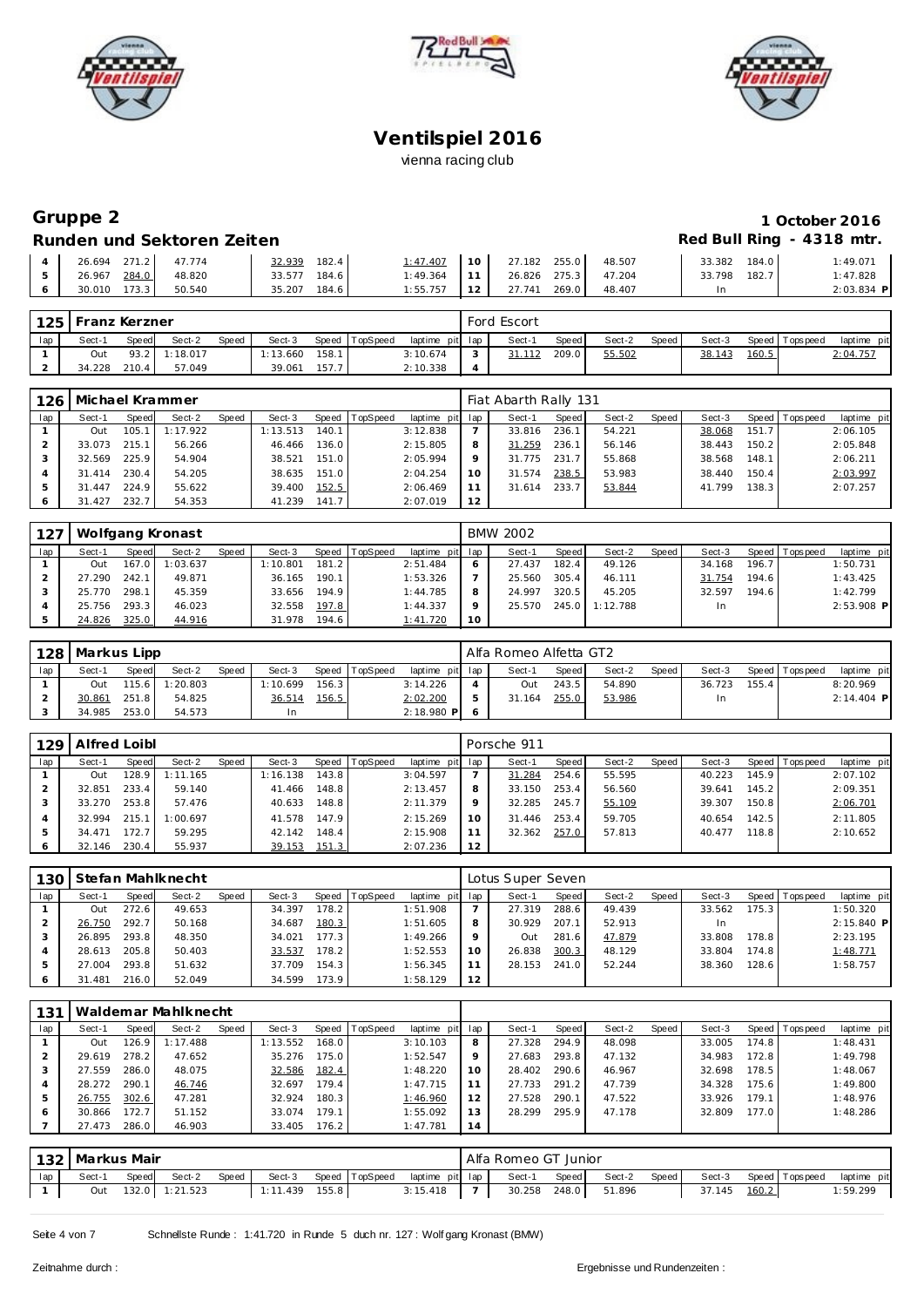





### **Gruppe 2 1 October 2016 Runden und Sektoren Zeiten Red Bull Ring - 4318 mtr.**

| 250.7<br>31.256 | 52.706 | 158.8<br>37.440 | 2:01.402 | 8  | 31.719 | 237.5<br>54.102  | 39.009 | 155.2 | 2:04.830     |
|-----------------|--------|-----------------|----------|----|--------|------------------|--------|-------|--------------|
| 255.8<br>30.601 | 53.022 | 157.9<br>36.737 | 2:00.360 |    | 30.548 | 253.0<br>53.148  | 37.634 | 159.5 | 2:01.330     |
| 30.132<br>264.1 | 52.290 | 37.479<br>154.5 | 1:59.901 | 10 | 31.218 | 52.657<br>248.0  | 36.949 | 159.8 | 2:00.824     |
| 260.7<br>30.341 | 52.224 | 158.8<br>36.766 | 1:59.331 |    | 30.029 | 256.61<br>56.995 | In.    |       | $2:25.466$ P |
| 30.123          | 51.509 | 160.0<br>37.036 | :58.668  | 12 |        |                  |        |       |              |

| 133 | Hubert Matl |       |          |       |          |       |                |                 |   | Porsche 911  |       |        |       |        |       |                |             |
|-----|-------------|-------|----------|-------|----------|-------|----------------|-----------------|---|--------------|-------|--------|-------|--------|-------|----------------|-------------|
| lap | Sect-1      | Speed | Sect-2   | Speed | Sect-3   |       | Speed TopSpeed | laptime pit lap |   | Sect-1       | Speed | Sect-2 | Speed | Sect-3 |       | Speed Topspeed | laptime pit |
|     | Out         | 115.8 | 1:17.552 |       | 1:14.934 | 150.8 |                | 3:09.313        | 5 | 31.519       | 195.9 | 56.277 |       | 41.171 | 141.2 |                | 2:08.967    |
|     | 33.474      | 201.2 | 1:01.251 |       | 39.112   | 157.0 |                | 2:13.837        | 6 | 32.672 231.4 |       | 54.149 |       | 39.029 | 153.4 |                | 2:05.850    |
|     | 30.971      | 226.8 | 53.254   |       | 38.116   | 158.8 |                | 2:02.341        |   | 31.195       | 210.6 | 54.587 |       | 38.175 | 157.7 |                | 2:03.957    |
|     | 30.667      | 224.9 | 53.379   |       | 37.699   | 159.1 |                | 2:01.745        | 8 | 30.496       | 238.9 | 59.563 |       | In     |       |                | 2:30.122 P  |

| 134 | Gotthard Mayr |       |          |       |          |         |          |                 |         | <b>BMW M1 Procar</b> |       |        |       |        |       |                 |             |
|-----|---------------|-------|----------|-------|----------|---------|----------|-----------------|---------|----------------------|-------|--------|-------|--------|-------|-----------------|-------------|
| lap | Sect-1        | Speed | Sect-2   | Speed | Sect-3   | Speed l | TopSpeed | laptime pit lap |         | Sect-1               | Speed | Sect-2 | Speed | Sect-3 |       | Speed Tops peed | laptime pit |
|     | Out           | 123.9 | 1:22.058 |       | 1:10.694 | 180.01  |          | 3:15.330        | 8       | 25.993               | 291.2 | 47.374 |       | 34.074 | 183.7 |                 | 1:47.441    |
|     | 28.181        | 241.3 | 49.870   |       | 33.793   | 185.2   |          | 1:51.844        | $\circ$ | 26.817               | 304.3 | 48.070 |       | 34.211 | 180.9 |                 | 1:49.098    |
|     | 26.260        | 276.8 | 48.054   |       | 33.592   | 183.7   |          | 1:47.906        | 10      | 26.166               | 269.0 | 49.171 |       | 35.126 | 185.9 |                 | 1:50.463    |
| 4   | 28.057        | 290.6 | 48.272   |       | 33.592   | 184.0   |          | 1:49.921        |         | 29.482               | 212.6 | 51.367 |       | 35.787 | 179.7 |                 | 1:56.636    |
|     | 26.700        | 240.3 | 50.544   |       | 33.413   | 185.9   |          | 1:50.657        | 12      | 27.756               | 269.0 | 47.867 |       | 35.453 | 180.0 |                 | 1:51.076    |
| 6   | 30.198        | 166.7 | 49.563   |       | 34.337   | 184.6   |          | 1:54.098        | 13      | 26.578               | 258.2 | 48.559 |       | 34.139 | 181.5 |                 | 1:49.276    |
|     | 26.205        | 287.0 | 47.703   |       | 33.814   | 184.3   |          | 1:47.722        | 14      |                      |       |        |       |        |       |                 |             |

|     | 135   Michael | l Mitterer |        |       |        |                |                 | Mazda RX3 |       |        |        |        |                   |                |
|-----|---------------|------------|--------|-------|--------|----------------|-----------------|-----------|-------|--------|--------|--------|-------------------|----------------|
| lap | Sect-'        | Speed      | Sect-2 | Speed | Sect-3 | Speed TopSpeed | laptime pit lap | Sect-1    | Speed | Sect-2 | Speed. | Sect-3 | Speed   Tops peed | pit<br>laptime |

| 136 | Gerald Müller |       |          |       |          |       |                |                 |     | Ford Escort RS2000 |       |        |         |        |       |                |             |
|-----|---------------|-------|----------|-------|----------|-------|----------------|-----------------|-----|--------------------|-------|--------|---------|--------|-------|----------------|-------------|
| lap | Sect-1        | Speed | Sect-2   | Speed | Sect-3   |       | Speed TopSpeed | laptime pit lap |     | Sect-1             | Speed | Sect-2 | Speed ! | Sect-3 |       | Speed Topspeed | laptime pit |
|     | Out           | 130.6 | 1:09.220 |       | 1:17.402 | 155.2 |                | 3:04.550        |     | 31.414             | 206.1 | 55.064 |         | 39.717 | 153.6 |                | 2:06.195    |
|     | 31.895        | 205.8 | 58.270   |       | 40.805   | 155.2 |                | 2:10.970        |     | 31.248             | 212.3 | 54.773 |         | 41.314 | 142.5 |                | 2:07.335    |
|     | 32.417        | 214.8 | 55.610   |       | 40.792   | 147.7 |                | 2:08.819        |     | 31.778             | 213.7 | 55.664 |         | 39.621 | 152.1 |                | 2:07.063    |
|     | 32.236        | 207.7 | 58.547   |       | 39.122   | 154.1 |                | 2:09.905        | 1 O | 34.724             | 200.5 | 56.746 |         | 40.868 | 145.2 |                | 2:12.338    |
|     | 39.328        | 140.4 | 57.656   |       | 39.450   | 155.8 |                | 2:16.434        |     | 32.428             | 230.4 | 59.033 |         | 39.344 | 151.7 |                | 2:10.805    |
| 6   | 33.487        | 212.8 | 55.484   |       | 39.977   | 153.2 |                | 2:08.948        | 12  |                    |       |        |         |        |       |                |             |

| 137 | Franz Ostermaier |       |          |       |          |         |                 |                 |    | BMW M1 Procar |       |        |       |        |       |                |             |
|-----|------------------|-------|----------|-------|----------|---------|-----------------|-----------------|----|---------------|-------|--------|-------|--------|-------|----------------|-------------|
| lap | Sect-1           | Speed | Sect-2   | Speed | Sect-3   | Speed T | <b>TopSpeed</b> | laptime pit lap |    | Sect-1        | Speed | Sect-2 | Speed | Sect-3 |       | Speed Topspeed | laptime pit |
|     | Out              | 116.9 | 1:21.312 |       | 1:11.334 | 173.6   |                 | 3:15.711        | 8  | 27.104        | 288.1 | 48.227 |       | 34.450 | 181.5 |                | 1:49.781    |
|     | 27.988           | 256.6 | 48.703   |       | 33.786   | 182.4   |                 | 1:50.477        | Q  | 27.211        | 285.0 | 49.892 |       | 33.873 | 182.7 |                | 1:50.976    |
|     | 26.717           | 285.0 | 48.458   |       | 34.112   | 178.2   |                 | 1:49.287        | 10 | 25.933        | 281.1 | 48.242 |       | 34.259 | 181.2 |                | 1:48.434    |
|     | 27.647           | 293.8 | 49.035   |       | 34.277   | 183.4   |                 | 1:50.959        |    | 27.493        | 248.7 | 51.968 |       | 34.146 | 179.4 |                | 1:53.607    |
|     | 26.445           | 254.6 | 52.263   |       | 33.783   | 183.1   |                 | 1:52.491        | 12 | 27.605        | 282.5 | 50.040 |       | 34.983 | 175.6 |                | 1:52.628    |
|     | 29.861           | 193.5 | 50.670   |       | 34.126   | 182.7   |                 | 1:54.657        | 13 | 26.467        | 304.8 | 52.854 |       | 34.629 | 175.9 |                | 1:53.950    |
|     | 27.038           | 288.1 | 49.302   |       | 33.297   | 180.0   |                 | 1:49.637        | 14 |               |       |        |       |        |       |                |             |

|     |        |       | 138 Christoph Pfeifhofer |              |          |       |                |                 |   | Porsche 911 ST |              |        |       |        |       |                 |              |
|-----|--------|-------|--------------------------|--------------|----------|-------|----------------|-----------------|---|----------------|--------------|--------|-------|--------|-------|-----------------|--------------|
| lap | Sect-1 | Speed | Sect-2                   | <b>Speed</b> | Sect-3   |       | Speed TopSpeed | laptime pit lap |   | Sect-1         | <b>Speed</b> | Sect-2 | Speed | Sect-3 |       | Speed Tops peed | laptime pit  |
|     | Out    | 155.0 | 1:09.268                 |              | 1:12.505 | 171.2 |                | 2:57.558        | ь | 28.848         | 282.1        | 49.797 |       | 35.742 | 181.8 |                 | 1:54.387     |
|     | 28.236 | 270.8 | 51.333                   |              | 36.711   | 174.5 |                | 1:56.280        | O | 28.384         | 289.1        | 50.582 |       | 35.620 | 181.2 |                 | 1:54.586     |
|     | 27.773 | 271.7 | 50.641                   |              | 35.824   | 172.2 |                | 1:54.238        |   | 28.456         | 230.4        | 52.963 |       | In.    |       |                 | $2:13.480$ P |
|     | 27.735 | 271.7 | 49.859                   |              | 35.325   | 174.5 |                | 1:52.919        | 8 |                |              |        |       |        |       |                 |              |

| 139 | Klaus Presterl |       |          |       |          |       |                |                 |    | Porsche 911 |       |        |       |        |       |                 |             |
|-----|----------------|-------|----------|-------|----------|-------|----------------|-----------------|----|-------------|-------|--------|-------|--------|-------|-----------------|-------------|
| lap | Sect-1         | Speed | Sect-2   | Speed | Sect-3   |       | Speed TopSpeed | laptime pit lap |    | Sect-1      | Speed | Sect-2 | Speed | Sect-3 |       | Speed Tops peed | laptime pit |
|     | Out            | 38.3  | 1:23.585 |       | 1:16.251 | 159.1 |                | 3:20.157        |    | 29.935      | 244.6 | 52.853 |       | 36.885 | 161.9 |                 | 1:59.673    |
|     | 31.987         | 203.0 | 55.069   |       | 37.378   | 160.7 |                | 2:04.434        | 8  | 31.189      | 218.0 | 57.929 |       | 39.041 | 157.4 |                 | 2:08.159    |
|     | 30.076         | 277.7 | 51.787   |       | 37.400   | 160.5 |                | 1:59.263        | 9  | 30.393      | 238.1 | 53.216 |       | 37.799 | 161.2 |                 | 2:01.408    |
|     | 30.683         | 257.8 | 54.358   |       | 36.995   | 160.5 |                | 2:02.036        | 10 | 30.716      | 275.3 | 51.677 |       | 37.633 | 159.8 |                 | 2:00.026    |
| 5   | 30.048         | 267.2 | 51.762   |       | 37.146   | 160.0 |                | 1:58.956        | 11 | 30.531      | 233.4 | 53.345 |       | 36.575 | 160.5 |                 | 2:00.451    |
|     | 29.925         | 242.4 | 51.801   |       | 37.264   | 161.2 |                | 1:58.990        | 12 | 29.970      | 249.1 | 51.447 |       | 37.469 | 160.0 |                 | 1:58.886    |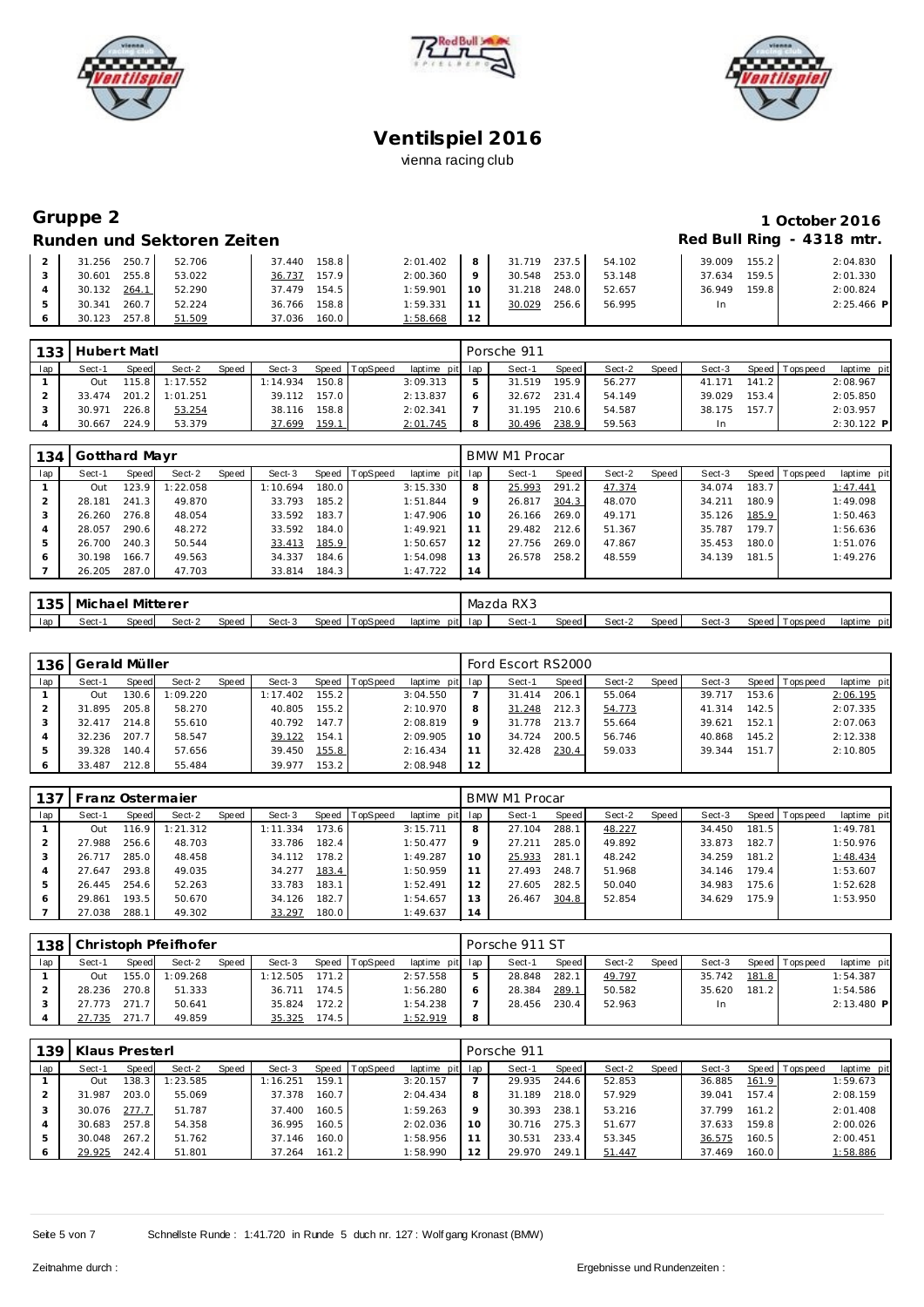





# **Gruppe 2 1 October 2016 Runden und Sektoren Zeiten Red Bull Ring - 4318 mtr.**

| 140 | Michael Putz |       |          |       |          |         |          |                 |    | <b>BMW 2002</b> |       |        |       |        |       |                |             |
|-----|--------------|-------|----------|-------|----------|---------|----------|-----------------|----|-----------------|-------|--------|-------|--------|-------|----------------|-------------|
| lap | Sect-1       | Speed | Sect-2   | Speed | Sect-3   | Speed I | TopSpeed | laptime pit lap |    | Sect-1          | Speed | Sect-2 | Speed | Sect-3 |       | Speed Topspeed | laptime pit |
|     | Out          | 22.5  | 1:22.198 |       | 1:12.413 | 148.6   |          | 3:16.543        |    | 30.377          | 256.2 | 52.315 |       | 36.878 | 157.2 |                | 1:59.570    |
|     | 31.279       | 253.8 | 51.659   |       | 35.825   | 158.1   |          | 1:58.763        | 8  | 31.803          | 252.6 | 53.490 |       | 37.326 | 156.3 |                | 2:02.619    |
|     | 30.409       | 257.8 | 51.372   |       | 38.002   | 154.9   |          | 1:59.783        | 9  | 31.007          | 256.2 | 51.207 |       | 36.594 | 155.4 |                | 1:58.808    |
|     | 31.122       | 256.6 | 53.394   |       | 37.018   | 156.7   |          | 2:01.534        |    | 31.143          | 252.2 | 52.342 |       | 36.243 | 156.1 |                | 1:59.728    |
|     | 30.424       | 255.8 | 51.386   |       | 37.354   | 155.2   |          | 1:59.164        |    | 30.197          | 254.2 | 51.419 |       | 36.473 | 158.4 |                | 1:58.089    |
|     | 30.376       | 249.9 | 51.213   |       | 37.164   | 155.4   |          | 1:58.753        | 12 | 30.216          | 255.8 | 50.985 |       | 36.780 | 153.6 |                | 1:57.981    |

|     | 141 bernhard Reiss |       |        |       |        |                |                    | Alfa Romeo 75 Turbo Evo |       |        |        |        |                 |             |
|-----|--------------------|-------|--------|-------|--------|----------------|--------------------|-------------------------|-------|--------|--------|--------|-----------------|-------------|
| lap | Sect-              | Speed | Sect-2 | Speed | Sect-3 | Speed TopSpeed | pit lap<br>laptime | Sect-                   | Speed | Sect-2 | Speed, | Sect-3 | Speed Tops peed | laptime pit |

| 142 |            |       | Helmuth Ringhofer |       |          |         |                 |                 |    | Porsche 911 |       |        |       |        |       |                |             |
|-----|------------|-------|-------------------|-------|----------|---------|-----------------|-----------------|----|-------------|-------|--------|-------|--------|-------|----------------|-------------|
| lap | Sect-1     | Speed | Sect-2            | Speed | Sect-3   | Speed T | <b>TopSpeed</b> | laptime pit lap |    | Sect-1      | Speed | Sect-2 | Speed | Sect-3 |       | Speed Topspeed | laptime pit |
|     | <b>Out</b> | 117.4 | 1:21.457          |       | 1:11.535 | 155.6   |                 | 3:15.345        |    | 29.537      | 279.1 | 51.099 |       | 36.464 | 161.0 |                | 1:57.100    |
|     | 31.397     | 231.7 | 54.021            |       | 37.283   | 157.2   |                 | 2:02.701        |    | 31.676      | 234.7 | 53.922 |       | 37.449 | 158.8 |                | 2:03.047    |
|     | 31.427     | 244.2 | 53.940            |       | 37.607   | 161.0   |                 | 2:02.974        |    | 29.784      | 274.4 | 51.865 |       | 37.058 | 159.8 |                | 1:58.707    |
|     | 29.806     | 266.7 | 52.028            |       | 37.140   | 161.0   |                 | 1:58.974        | 10 | 29.728      | 269.9 | 52.731 |       | 37.972 | 159.5 |                | 2:00.431    |
|     | 29.997     | 273.5 | 52.354            |       | 36.694   | 164.1   |                 | 1:59.045        |    | 30.285      | 275.3 | 51.027 |       | 36.435 | 161.7 |                | 1:57.747    |
|     | 29.876     | 257.0 | 51.549            |       | 36.458   | 163.4   |                 | 1:57.883        | 12 | 30.041      | 273.0 | 51.280 |       | 36.110 | 161.4 |                | 1:57.431    |

|     | 143   Martin Sahl |       |          |       |          |         |                 |             |     | Ford Escort BDA |       |        |       |        |         |                 |             |
|-----|-------------------|-------|----------|-------|----------|---------|-----------------|-------------|-----|-----------------|-------|--------|-------|--------|---------|-----------------|-------------|
| lap | Sect-1            | Speed | Sect-2   | Speed | Sect-3   | Speed I | <b>TopSpeed</b> | laptime pit | lap | Sect-1          | Speed | Sect-2 | Speed | Sect-3 |         | Speed Tops peed | laptime pit |
|     | Out               | 98.7  | 1:17.437 |       | 1:15.805 | 150.8   |                 | 3:12.071    |     | 27.916          | 257.0 | 48.767 |       | 35.198 | 172.0   |                 | 1:51.881    |
|     | 32.722            | 236.8 | 51.427   |       | 36.772   | 164.9   |                 | 2:00.921    |     | 29.871          | 253.8 | 51.507 |       | 36.616 | 165.61  |                 | 1:57.994    |
|     | 28.383            | 255.0 | 49.565   |       | 35.238   | 162.7   |                 | 1:53.186    |     | 30.641          | 246.8 | 50.752 |       | 34.528 | 170.3   |                 | 1:55.921    |
|     | 28.160            | 246.8 | 51.263   |       | 38.295   | 160.7   |                 | 1:57.718    |     | 28.203          | 246.5 | 48.723 |       | 33.533 | 173.4   |                 | 1:50.459    |
|     | 30.056            | 259.9 | 50.485   |       | 35.135   | 168.0   |                 | 1:55.676    |     | 28.468          | 257.0 | 48.708 |       | 34.226 | 166.2   |                 | 1:51.402    |
| 6   | 28.042            | 258.7 | 48.745   |       | 33.913   | 167.7   |                 | 1:50.700    | 12  | 27.932          | 245.7 | 48.203 |       | 34.151 | 168.0 l |                 | 1:50.286    |

| 144 | Willy Salzgeber |       |          |       |          |       |                  |                 |    | VW Golf |       |        |       |           |                    |                 |             |
|-----|-----------------|-------|----------|-------|----------|-------|------------------|-----------------|----|---------|-------|--------|-------|-----------|--------------------|-----------------|-------------|
| lap | Sect-1          | Speed | Sect-2   | Speed | Sect-3   |       | Speed   TopSpeed | laptime pit lap |    | Sect-1  | Speed | Sect-2 | Speed | Sect-3    |                    | Speed Tops peed | laptime pit |
|     | Out             | 121.8 | 1:21.296 |       | 1:14.435 | 171.2 |                  | 3:19.218        | 6  | 29.631  | 178.8 | 50.560 |       | 34.128    | 175.3 <sub>1</sub> |                 | 1:54.319    |
|     | 29.979          | 227.5 | 50.585   |       | 34.825   | 174.5 |                  | 1:55.389        |    | 27.806  | 277.2 | 48.640 |       | 35.673    | 170.9              |                 | 1:52.119    |
|     | 27.239          | 277.7 | 47.960   |       | 33.512   | 175.3 |                  | 1:48.711        | 8  | 27.660  | 283.5 | 47.143 |       | 33.143    | 177.3              |                 | 1:47.946    |
|     | 27.013          | 258.2 | 47.952   |       | 33.155   | 177.0 |                  | 1:48.120        | Q  | 28.206  | 286.5 | 48.254 |       | 33.488    | 76.8               |                 | 1:49.948    |
|     | 26.912 267.6    |       | 50.148   |       | 33.943   | 178.5 |                  | 1:51.003        | 10 | 26.856  | 282.5 | 47.757 |       | <b>In</b> |                    |                 | 1:57.390 P  |

| 145 | Josef |        | <sup>'</sup> Schied Ibauer |       |        |       |          |         | Porsche | 01    |       |        |       |        |                        |                 |
|-----|-------|--------|----------------------------|-------|--------|-------|----------|---------|---------|-------|-------|--------|-------|--------|------------------------|-----------------|
| lap | Sect- | Speedl | Sect-2                     | Speed | Sect-3 | Speed | TopSpeed | laptime | pit lap | Sect- | Speed | Sect-2 | Speed | Sect-3 | Speed I<br>T ops pee d | laptime<br>pitl |

| 146 | Günter Schmidt |       |          |       |          |       |                 |                 |         | Porsche 911 |       |        |       |        |         |            |             |
|-----|----------------|-------|----------|-------|----------|-------|-----------------|-----------------|---------|-------------|-------|--------|-------|--------|---------|------------|-------------|
| lap | Sect-1         | Speed | Sect-2   | Speed | Sect-3   | Speed | <b>TopSpeed</b> | laptime pit lap |         | Sect-1      | Speed | Sect-2 | Speed | Sect-3 | Speed T | Tops pee d | laptime pit |
|     | Out            | 111   | 1:21.437 |       | 1:10.930 | 162.9 |                 | 3:14.350        |         | 29.074      | 277.7 | 51.391 |       | 37.451 | 163.9   |            | 1:57.916    |
|     | 30.773         | 236.4 | 53.468   |       | 38.574   | 165.1 |                 | 2:02.815        | 8       | 29.323      | 251.8 | 54.124 |       | 36.948 | 163.6   |            | 2:00.395    |
|     | 30.906         | 253.0 | 53.484   |       | 37.549   | 164.1 |                 | 2:01.939        | $\circ$ | 29.377      | 275.3 | 51.709 |       | 37.576 | 165.1   |            | 1:58.662    |
|     | 28.984         | 283.0 | 52.308   |       | 37.215   | 164.9 |                 | 1:58.507        | 10      | 29.820      | 265.4 | 51.738 |       | 37.028 | 163.6   |            | 1:58.586    |
|     | 29.053         | 271.2 | 52.167   |       | 37.073   | 164.4 |                 | 1:58.293        |         | 29.405      | 279.1 | 51.969 |       | 36.798 | 165.6   |            | 1:58.172    |
|     | 29.306         | 269.9 | 51.516   |       | 37.034   | 165.1 |                 | 1:57.856        | 12      | 29.055      | 281.1 | 51.892 |       | 36.717 | 161.0   |            | 1:57.664    |

| 147 |        |       | Josef Schößwendter |       |          |       |                |                 |    | Opel Kadett C |       |        |       |        |       |                 |             |
|-----|--------|-------|--------------------|-------|----------|-------|----------------|-----------------|----|---------------|-------|--------|-------|--------|-------|-----------------|-------------|
| lap | Sect-1 | Speed | Sect-2             | Speed | Sect-3   |       | Speed TopSpeed | laptime pit lap |    | Sect-1        | Speed | Sect-2 | Speed | Sect-3 |       | Speed Tops peed | laptime pit |
|     | Out    | 27.2  | 1:11.133           |       | 1:16.462 | 147.3 |                | 3:04.870        |    | 31.178        | 245.7 | 55.728 |       | 39.120 | 153.0 |                 | 2:06.026    |
|     | 33.223 | 195.2 | 1:01.671           |       | 41.539   | 149.8 |                | 2:16.433        | 8  | 32.612        | 232.3 | 55.957 |       | 39.009 | 153.0 |                 | 2:07.578    |
|     | 32.122 | 227.5 | 58.236             |       | 40.820   | 151.5 |                | 2:11.178        | Q  | 32.006        | 255.4 | 57.155 |       | 39.007 | 153.6 |                 | 2:08.168    |
|     | 31.996 | 221.0 | 1:00.627           |       | 41.545   | 150.4 |                | 2:14.168        | 10 | 30.994        | 242.4 | 54.656 |       | 40.302 | 147.9 |                 | 2:05.952    |
|     | 34.693 | 187.5 | 59.313             |       | 40.040   | 153.4 |                | 2:14.046        | 11 | 31.971        | 246.1 | 55.882 |       | 39.581 | 151.7 |                 | 2:07.434    |
| 6   | 32.527 | 238.1 | 55.907             |       | 39.183   | 147.7 |                | 2:07.617        | 12 |               |       |        |       |        |       |                 |             |